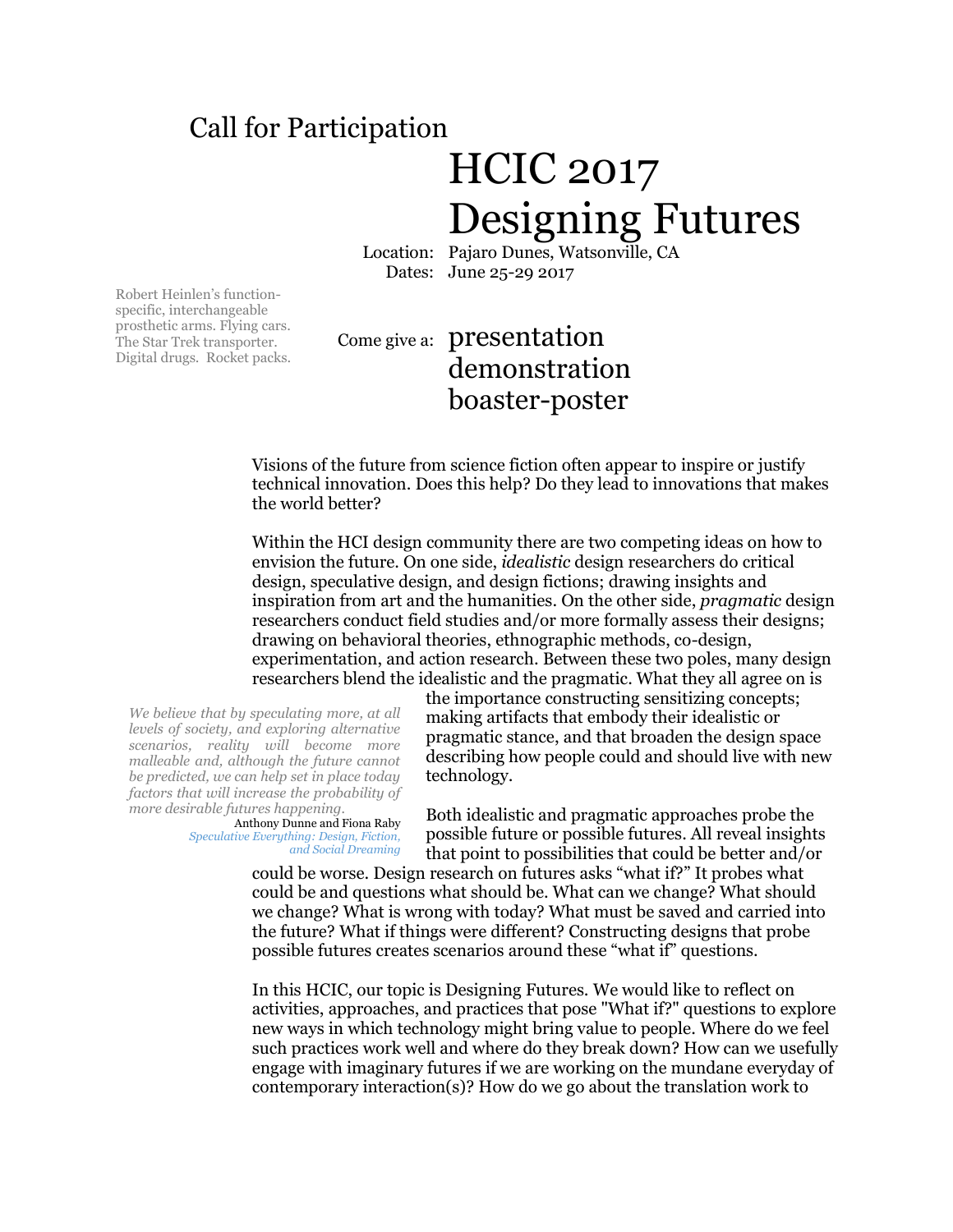enact these grand speculative futures into the very specific and local designs that remain the focus of much of our daily work?

For HCIC 2017, we invite you to push beyond instrumental "implications for design" and instead spend time charting the gap between the vision and the production of these design futures. We want to push beyond what is produced by design and look at the process of designing itself. We invite you to explore the capacity for speculative fiction in design and to think about methods that explore beyond the boundary of what is possible–let's push on contemporary design practice in HCI. We ask you to consider:

- What are good exemplars of idealistic design research: speculative, anticipatory and future-imaginary methods in design practice? What are BAD exemplars? Why?
- What are good exemplars of pragmatic design research? What are BAD exemplars? Why?
- What are good case studies of such practices in action?
- Are some approaches more appropriate to certain domains than others?
- Is there a distinction between different envisionments of the future, between possible, plausible, probable and preferable?
	- o Are some methods better suited for understanding possible futures–that is, those that might happen?
	- o Are some methods better for understanding plausible futures– that is, those that could happen based on our current knowledge of how the world works?
	- o Are some methods better for probable futures–that is, what are likely to happen?
	- o Are some methods better for charting preferable futures–that is, what we want to happen based on our value judgments which are of course based in our cultural assumptions?
- In terms of inspiration, what speculative approaches, from art to fiction to workshops to filmic renditions, if any, are effective or ineffective?
- Finally ...... a critical question we ask is: How well do we need to understand the present to imagine a preferred future?

We invite three venues/formats for exploration of these topics: presentations, demos, and "poster-boasters".

To propose a *presentation*, submit a 2-3 page extended abstract discussing your idea. We invite challenging and provocative ideas. Controversial topics, fierce (but well argued) challenges, and thoughts on the future of designing futures are strongly encouraged. The standard presentation format is a 45 minute talk followed by a 10-minute discussant response period, and then 35 minutes of open discussion. Topics should be appropriate for this format.

To propose a demo, please submit a 2-3 page extended abstract with images/sketches detailing what the demo is, what it is intended to illustrate,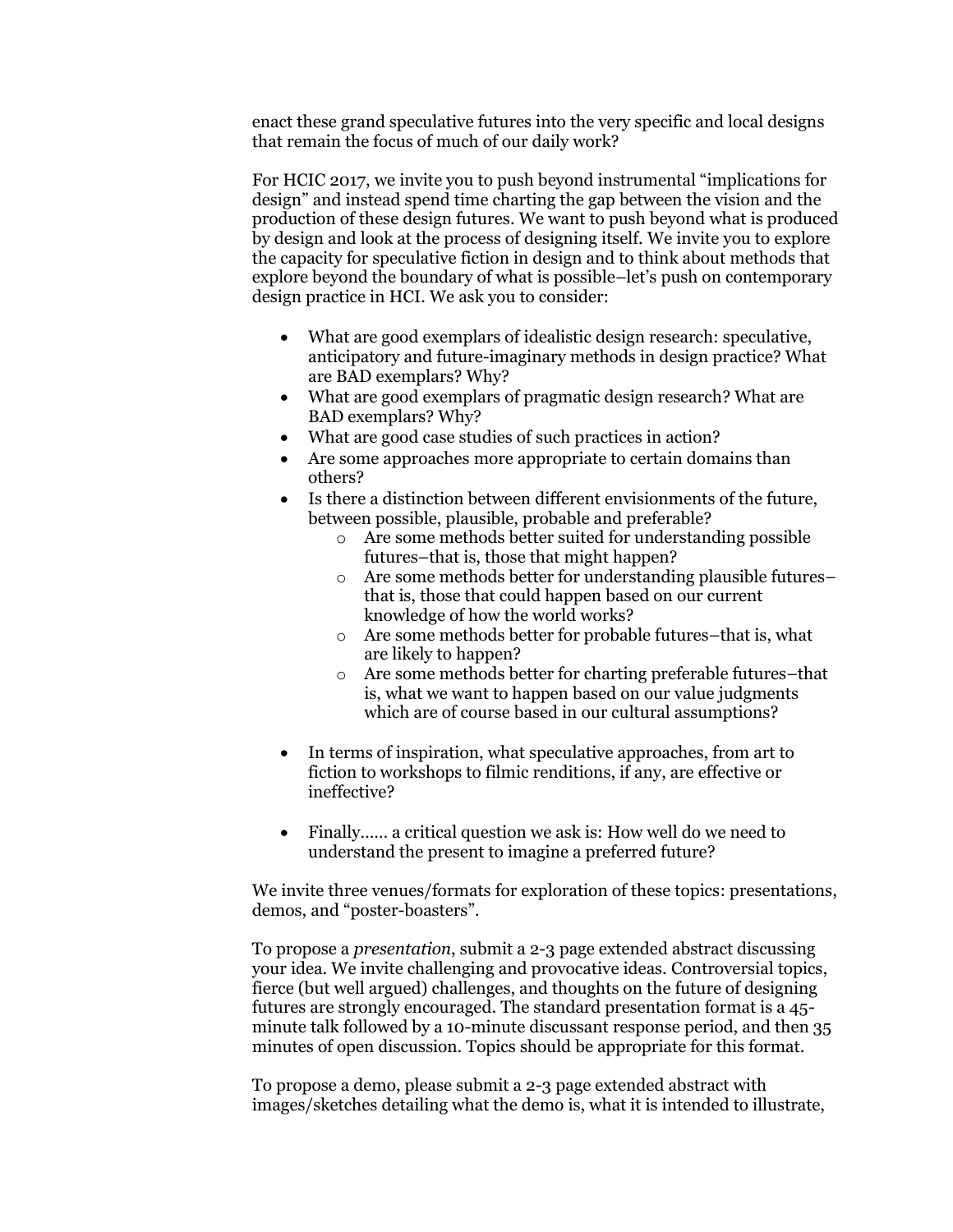and how people will interact with your demo. Your demo could be a technology, it could be a participatory game, it could be a participatory active improvisation, or it could be in the form of a scripted role play. It should, however, clearly illustrate the ways in which possible futures can and do play a role in design practice within HCI.

You need not propose a poster-boaster, but may bring one with you to share at the venue. Format for a poster-boaster is as follows: a short description of your perspective and interest in this area, plus a description of your work in form of a single page poster. Your poster should not exceed 24 x 36 inches, and should be in portrait format.

Submissions may:

- Reflect on the provenance and application of fictional futures within design processes
- Compare and contrast different forms of speculative futures design
- Offer cogent arguments for or against using speculative storytelling in design
- Discuss methods for exploration of many simultaneous possible futures, envisioning want people don't want as well as what they do want, countering our tendency in HCI to be "solutionist" and to focus evaluation on what we believe people want
- Introduce new formats for speculative, anticipatory or fictional design practices
- Investigate how do we can do design ethnography on the future
- Present new designs or design considerations that challenge existing reigning theoretical assumptions
- Offer perspectives on future research directions
- Engage with questions regarding whether imagining technologies and societies in which they are used make innovation more or less likely? Make innovation easier or harder? Increase or decrease the chance that the particular forms technologies are envisioned will be realised in practice? Can the imaginaries of design fiction and "What If" approaches help forestall undesirable innovations?

Please contact us if you would like to consult with us about your ideas.

The rules of the consortium state that only employees of member organizations may submit abstracts for this call. Abstracts may have nonmember coauthors, but the board must approve attendance or copresentation. Students are not eligible to submit abstracts. However, they are strongly encouraged to submit "poster boasters," short descriptions of their interests and current work in the form of single page posters (not to exceed 24 x 36 inches in portrait format).

We ask interested parties to submit presentation abstracts by March 19th 2017 at 11:59pm. Submissions should be sent to hcic-2017-designfutures@googlegroups.com.

For all logistics questions related to HCIC, please email [hcic](mailto:hcic-chairs@googlegroups.com)[chairs@googlegroups.com](mailto:hcic-chairs@googlegroups.com)